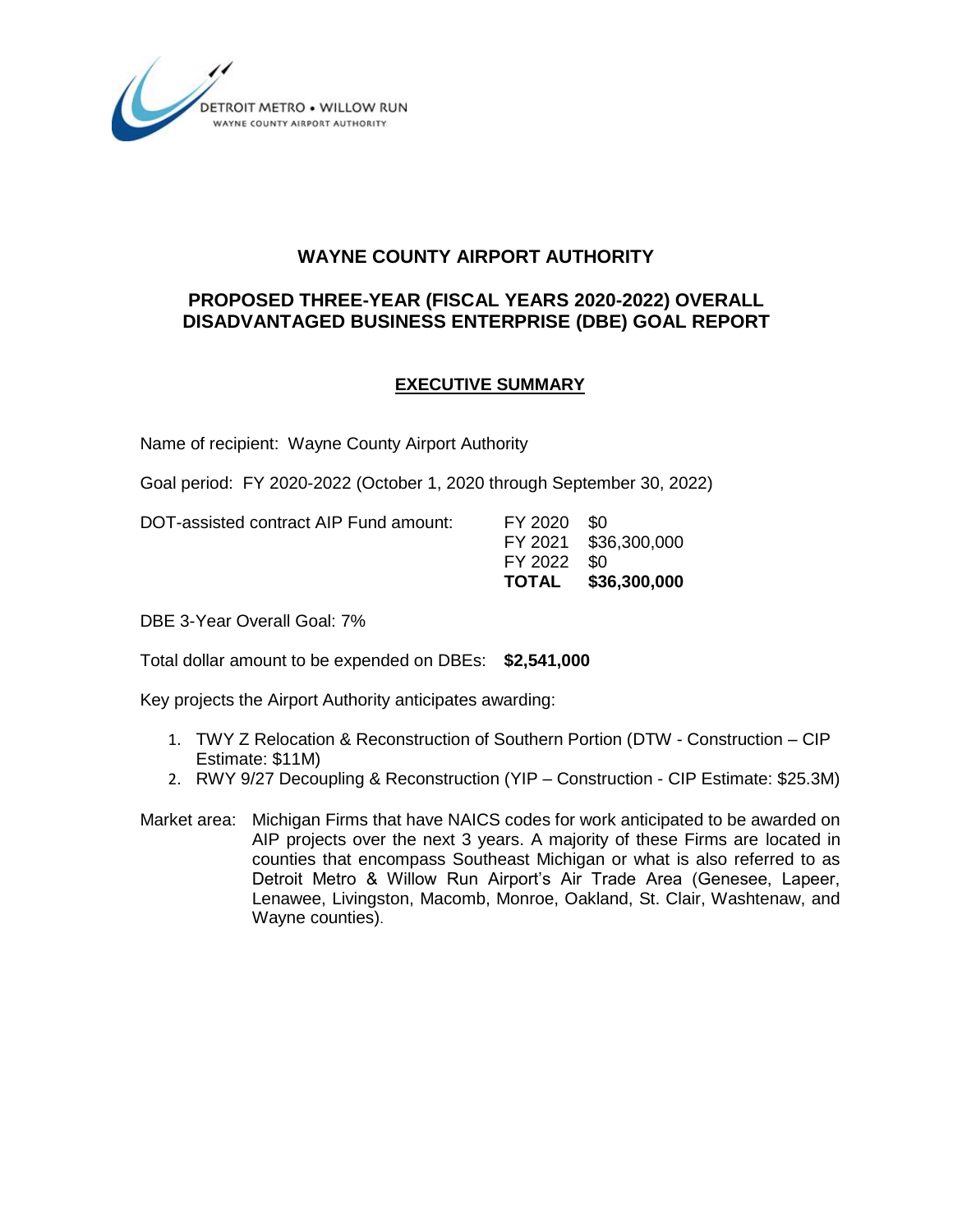## **GOAL METHODOLOGY**

#### **I. Introduction**

This report details the methodology used for establishing the 3-Year (FY 2020-2022) Overall Disadvantaged Business Enterprise (DBE) Goal for the Wayne County Airport Authority (Airport Authority) which operates Detroit Metropolitan Wayne County Airport in Detroit, Michigan and Willow Run Airport in Ypsilanti, Michigan.

The Airport Authority has completed its DBE goal setting process for all construction and professional services projects anticipated for the next three (3) fiscal years (FY 2020-2022). Pursuant to 49 Code of Federal Regulations (CFR) Part 26, the 3-Year (FY 2020-2022) goal is based on the Airport Authority's research of the availability of ready, willing and able DBEs in the local market area relative to all businesses (DBE / Non-DBE) in the local market area.

The Airport Authority is required to review its DBE goal achievement annually. The Airport Authority's annual review determines whether or not the stated 3-year DBE goal is currently being met. If not, an adjustment may be necessary due to unanticipated conditions impacting the DBE goal's attainment.

#### II. **Methodology and Overall Goal**

49 CFR 26.45 requires that the recipient of Department of Transportation (DOT) funds utilize a two-step process in the development of its overall DBE goal:

Step 1: Calculation of a base figure that represents the availability of DBEs ready, willing, and able to work on Airport Authority contracts.

Step 2: Adjustment of the base figure so that the final overall goal represents the amount of participation the Airport Authority might expect in the absence of discrimination or its effects.

Based on this methodology, the Airport Authority's Overall Goal for the next three (3) fiscal years (FY 2020-2022) is for 7% of its Federal financial assistance to be expended in DOTassisted contracts. The Airport Authority anticipates awarding these contracts between October 1, 2019 and September 30, 2022.

#### **III. Step 1: Calculation of Base Figure**

Determining a base figure for the Airport Authority's 3-year goal, per 49 CFR 26.45(c) depends upon the relative availability of DBEs within the market area to perform work on Airport Authority Capital Improvement Program (CIP) Projects. A listing of the Airport Authority's CIP Projects for the next three (3) fiscal years is shown in Table 1 located on page 3.

The Airport Authority's relevant market area is the entire state of Michigan with a majority of these companies being located in counties that encompass Southeast Michigan or what is also referred to as our Air Trade Area. Their relatively close proximity to Detroit Metro and Willow Run Airports has resulted in most of the Airport Authority's previous contracts being awarded to prime contractors located in these counties.

The base figure for the relative availability of DBEs in the Airport Authority's relevant market area was calculated as follows: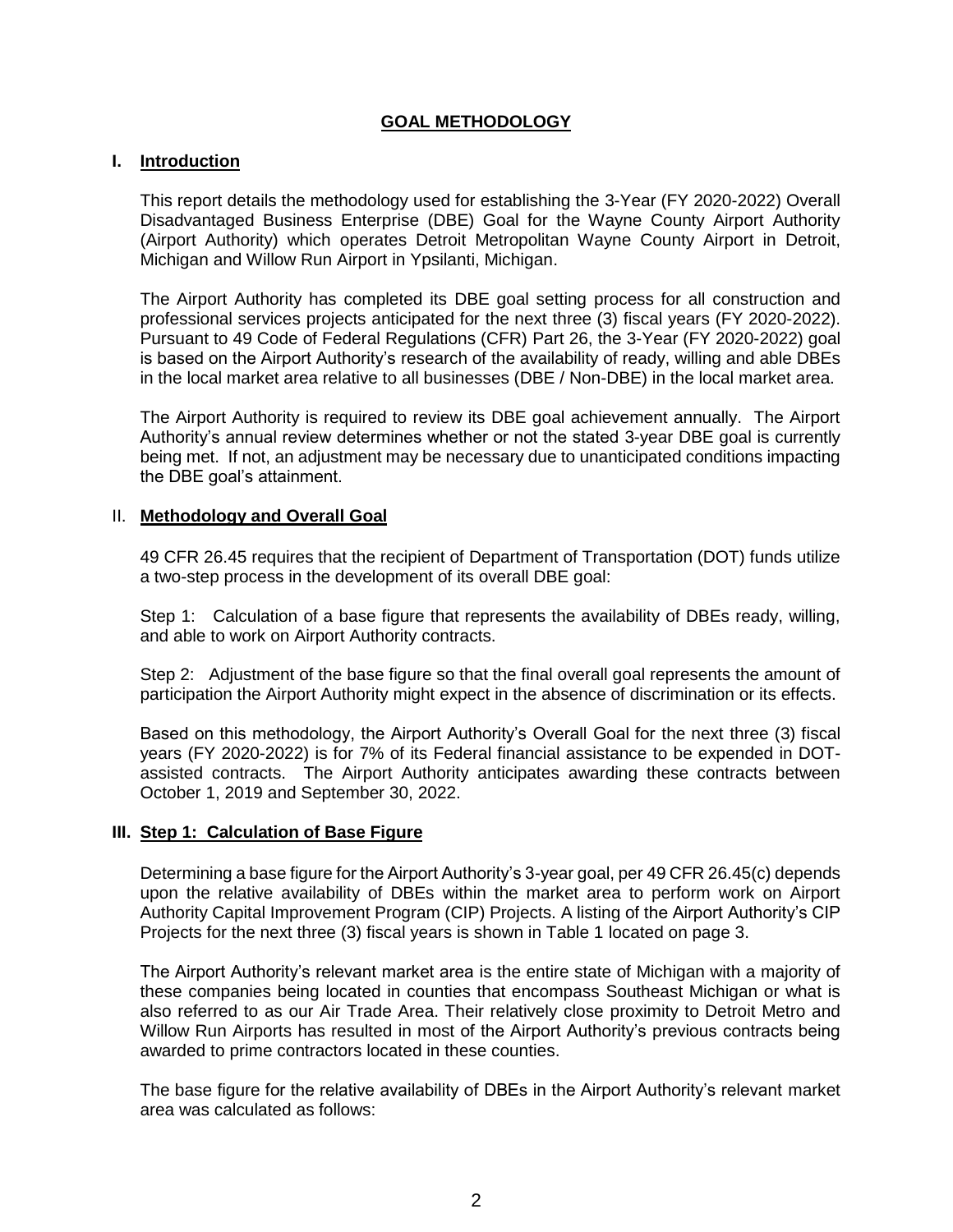*1. Ready, willing, and able DBEs* (construction and professional services);

#### *Divided by*

*2. All firms ready, willing and able* (construction and professional services).

The demonstrable evidence used to determine the numerator, as detailed in Table 2 located on page 4, is the Michigan Unified Certification Program (MUCP) DBE Directory. The demonstrable evidence used to determine the denominator, as detailed in Table 2 located on page 4, is the Michigan Intergovernmental Trade Network (MITN) Active Vendor List. MITN is the Wayne County Airport Authority's general vendor list. A list outlining the required types of services for the above stated projects and the related NAICS Codes is also included in Table 2 located on page 4.

**TABLE 1 Wayne County Airport Authority**

## **PROJECT DESCRIPTIONS**

1. TWY Z Relocation & Reconstruction of Southern Portion (DTW – Construction)

2. RWY 9/27 Decoupling & Reconstruction (YIP – Construction)

Source: Detroit Metropolitan Wayne County Airport (DTW) – Five Year ACIP (2019 – 2023)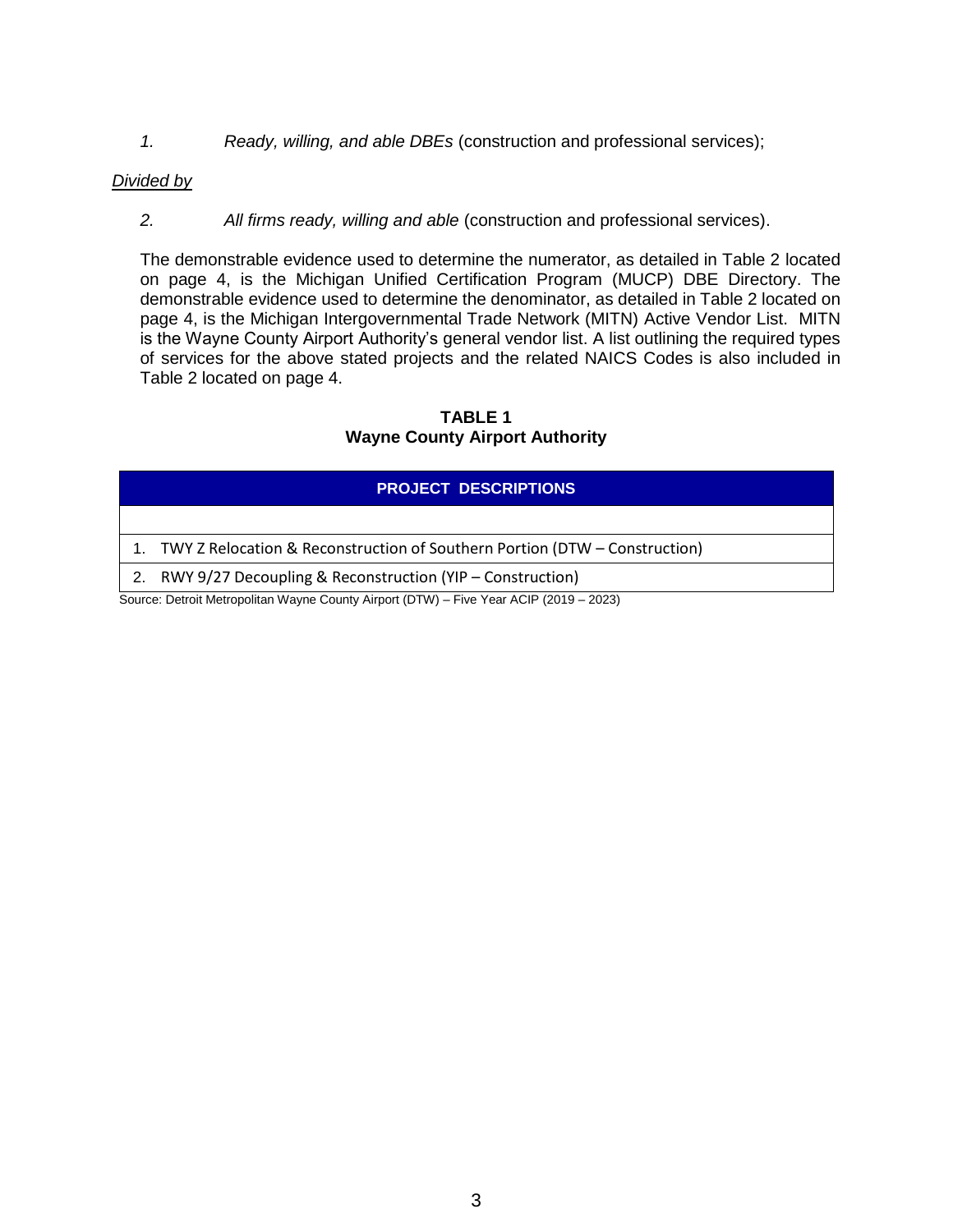| TABLE 2                                                |
|--------------------------------------------------------|
| Ready, Willing and Able DBEs and                       |
| All Firms in Market Area for FY 2020-2022 CIP Projects |

| <b>NAICS</b><br><b>CODE</b> | <b>DEFINITION</b>                                      | <b>NUMBER OF DBE</b><br><b>MICHIGAN FIRMS</b><br>(numerator) | <b>NUMBER OF TOTAL</b><br><b>MICHIGAN FIRMS</b><br>(denominator) |
|-----------------------------|--------------------------------------------------------|--------------------------------------------------------------|------------------------------------------------------------------|
| 236220                      | <b>Commercial Construction</b>                         | 30                                                           | 517                                                              |
| 237310                      | Highway, Street, & Bridge Construction                 | 32                                                           | 441                                                              |
| 237990                      | <b>Civil Construction</b>                              | $\overline{2}$                                               | 360                                                              |
| 238210                      | <b>Electrical Contractors</b>                          | 16                                                           | 461                                                              |
| 238110                      | <b>Concrete Foundation &amp; Structure Contractors</b> | 16                                                           | 557                                                              |
| 238910                      | Site Preparation and Demolition                        | 39                                                           | 664                                                              |
| 541320                      | Land Use Planning                                      | $\Omega$                                                     | 190                                                              |
| 484110                      | <b>Trucking Services</b>                               | 29                                                           | 212                                                              |
| 541330                      | <b>Engineering Services</b>                            | 29                                                           | 224                                                              |
| 541990                      | Professional, Scientific & Technical Services          | $\overline{4}$                                               | 235                                                              |
| 541360                      | Surveying and Mapping Services                         | $\Omega$                                                     | 344                                                              |
| 541380                      | <b>Testing Laboratories</b>                            | 5                                                            | 197                                                              |
| 541490                      | Pavement Design                                        | 0                                                            | 299                                                              |
| 562910                      | <b>Remediation Services</b>                            | 9                                                            | 260                                                              |
| 541620                      | <b>Environmental Consulting</b>                        | 15                                                           | 565                                                              |
| 541611                      | Administrative & General Construction Mgmt.            | 56                                                           | 286                                                              |
| 541614                      | <b>Construction Logistics Consulting Services</b>      | $\overline{7}$                                               | 348                                                              |
| 541690                      | <b>Scientific &amp; Technical Consulting Services</b>  | 6                                                            | 418                                                              |
| 561730                      | Landscaping                                            | 27                                                           | 378                                                              |
|                             | <b>TOTALS</b>                                          | 322                                                          | 6,956                                                            |

The Airport Authority determined the base figure as follows:

The total number of DBE firms in the market area that are "ready, willing, and able" to perform the required work in the applicable NAICS Codes for the Airport Authority's CIP Projects for FY 2020-2022 is **322**.

The total number of all DBE and non-DBE firms in the market area that are "ready, willing and able" to perform the required work, is **6,956** firms. Thus:

DBE firms  $\div$  (DBE + non-DBE firms) = Base Figure **322** ÷ **6,956** = **5.00%** (rounded)

Therefore, the base figure for the Airport Authority's anticipated DBE participation is 5**%**.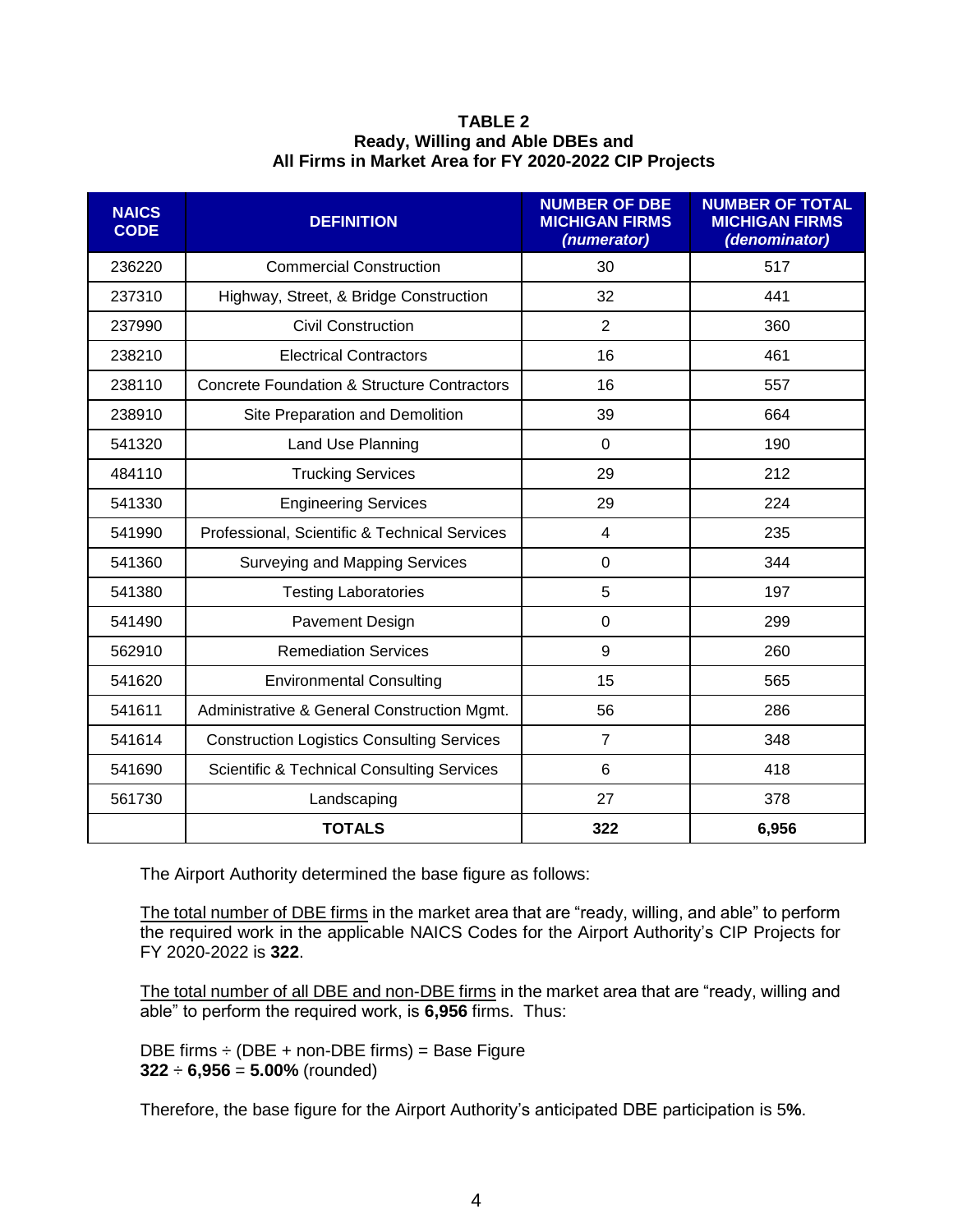#### **IV. Step 2: Adjustment of Base Figure**

49 CFR 26.45(d) requires that additional evidence, if available in the Airport Authority's jurisdiction, be considered to determine if any base figure adjustment is necessary to arrive at the overall goal. However, the regulations do not dictate a specific base figure adjustment methodology, but they suggest consideration of the following factors: current capacity of DBEs measured by the volume of past work; evidence from a disparity study not included in the calculation of the base figure; data on employment, self-employment, education, training, and union apprenticeship; ability of DBEs to get bonding and financing; and any other relevant data.

The Airport Authority evaluated the current capacity of DBEs to perform the required work in relation to the volume of work DBEs performed in recent years. The Airport Authority examined its overall DBE participation during the past five (5) fiscal years (FY 2014-2018). Table 3 below reflects the data used to determine the base figure adjustment.

| <b>REPORT PERIOD</b> | <b>TOTAL DBE % PARTICIPATION ON</b><br><b>AWARDED CONTRACTS</b> |
|----------------------|-----------------------------------------------------------------|
| FY 2014              | 11.75%                                                          |
| FY 2015              | 7.5%                                                            |
| FY 2016              | 9.9%                                                            |
| FY 2017              | 20.7%                                                           |
| FY 2018              | 0.0%                                                            |
| Median               | 9.9%                                                            |
|                      | ٠                                                               |

**TABLE 3 Wayne County Airport Authority DBE Participation for FY 2014-2018**

As detailed in Table 3, the median of DBE participation achieved for the periods during which there was reported DOT-funded activity is 9.9%.

To adjust the base figure, the 9.9% median percentage of historical DBE participation was averaged with the 5% base figure:

(Base figure % + median DBE % participation)  $\div$  2 = Overall DBE Goal  $(5\% + 9.9\%) \div 2 = 7\%$  (rounded)

The Airport Authority believes that DBE capacity currently exists to perform work in our DOTassisted contracting program at the adjusted percentage level.

## **V. Contract Goals**

The Airport Authority will establish individual contract goals so that they will cumulatively result in meeting the overall 3-year goal that is not projected to be met through the use of race/gender neutral means. The Airport Authority will establish contract goals only on those DOT-assisted contracts that have actual subcontracting opportunities. The Airport Authority will modify the individual contract goal to the circumstances and conditions of the specific contract and will set a goal percentage that is consistent with the Federal share of a DOTassisted contract.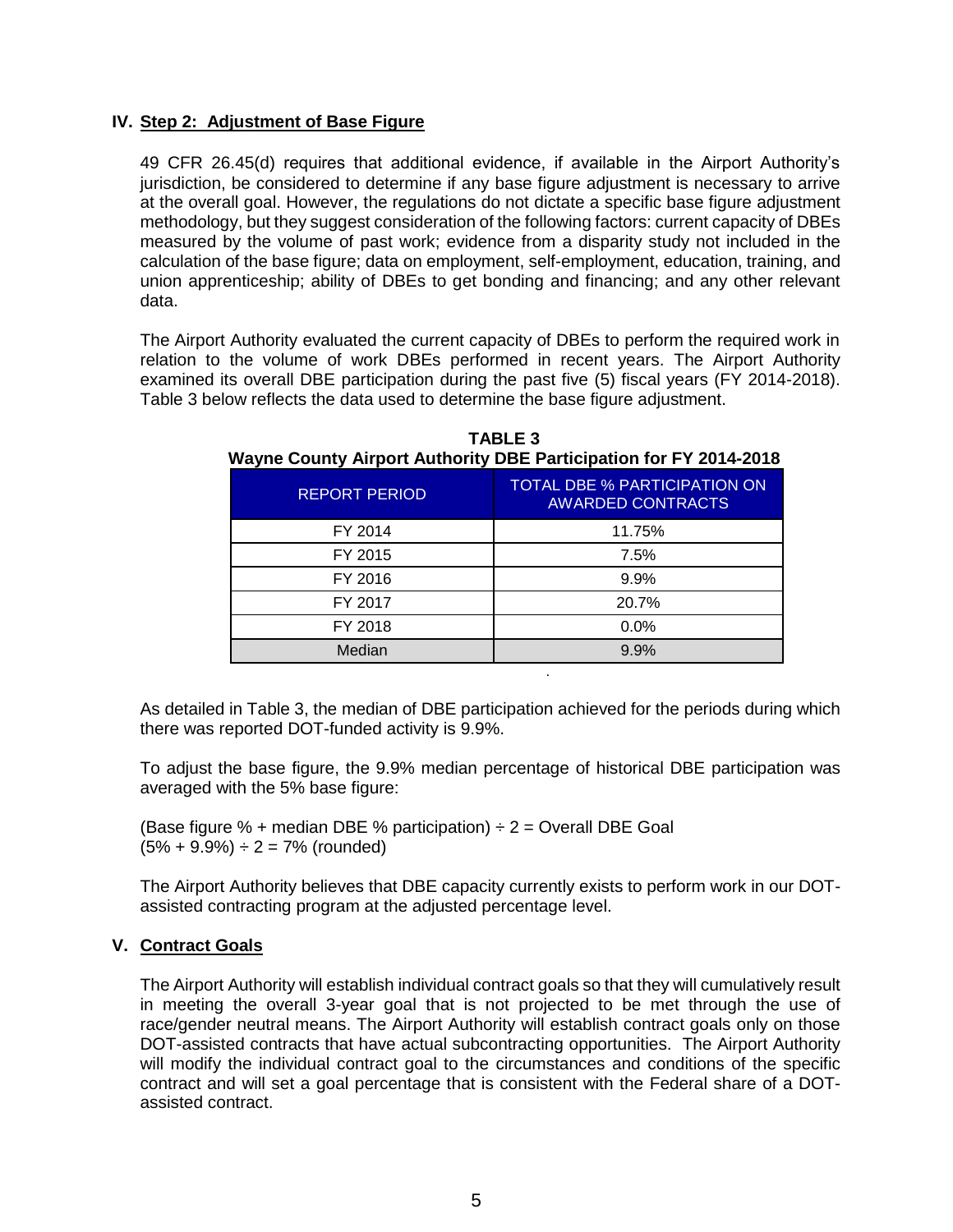## **VI. Race/Gender "Neutral" and Race/Gender "Conscious" Split**

The Airport Authority will adjust the estimated breakout of race/gender neutral and race/gender conscious participation, as needed, to reflect actual DBE participation and will track and report race/gender neutral and race/gender conscious participation separately. For reporting purposes, race/gender neutral DBE participation includes, but is not limited to, the following:

- DBE participation by a DBE who obtained a prime contract through customary competitive procurement procedures;
- DBE participation through a subcontractor on a prime contract that does not carry a DBE goal;
- DBE participation on a prime contract exceeding a contract goal; and
- DBE participation through a subcontract from a prime contractor that did not consider a firm's DBE status in making the award.

The Airport Authority estimates that in meeting the overall goal of 7%, 0% will be obtained from race/gender neutral means and 7% will be obtained through race/gender conscious means. This breakout is based on the Airport Authority's recent participation, as noted in Table 3 located on page 5, which is greater than the proposed goal by an average of over 2%, reflecting a declining rate of federally funded contract awards over the past five (5) fiscal years. Moreover, this trend of fewer federally funded contract awards is projected to continue over the next three (3) year period based upon the DTW – Five Year ACIP (2019 – 2023).

Despite the 0% race neutral portion of the DBE goal, the Airport Authority remains committed to positively impacting race/gender neutral participation through the following means:

- Co-sponsoring outreach/networking meetings with targeted agencies located within the Airport Authority's relevant market area,
- Conducting public outreach forums targeted to small businesses,
- Distributing printed literature describing the Airport Authority's DBE Program,
- Distributing information about upcoming Airport Authority contracting opportunities,
- Continuing usage of an electronic vendor registration program including information regarding direct notification of the Airport Authority's competitive solicitations,
- Distributing "best practices" information regarding doing business with the Airport Authority,
- Offering small businesses instructions and clarifications on bid specifications, general bidding requirements, and the Airport Authority's procurement policy and procedures,
- Publicizing, in particular to small businesses, opportunities to review and evaluate bids/proposals submitted by successful bidders/proposers for past procurements, and
- Conducting debriefing sessions with unsuccessful bidders/proposers, when requested, to explain why certain bids/proposals were unsuccessful.

## **VII.Public Participation and Consultation**

The Airport Authority is firmly committed to its DBE program. As part of this continuing effort, Airport Authority staff will seek and obtain input from minority, women, and general contractor groups; community organizations; and other officials who have a vested interest in the performance and success of the DBE program through work on Airport Authority contracts. These stakeholders include: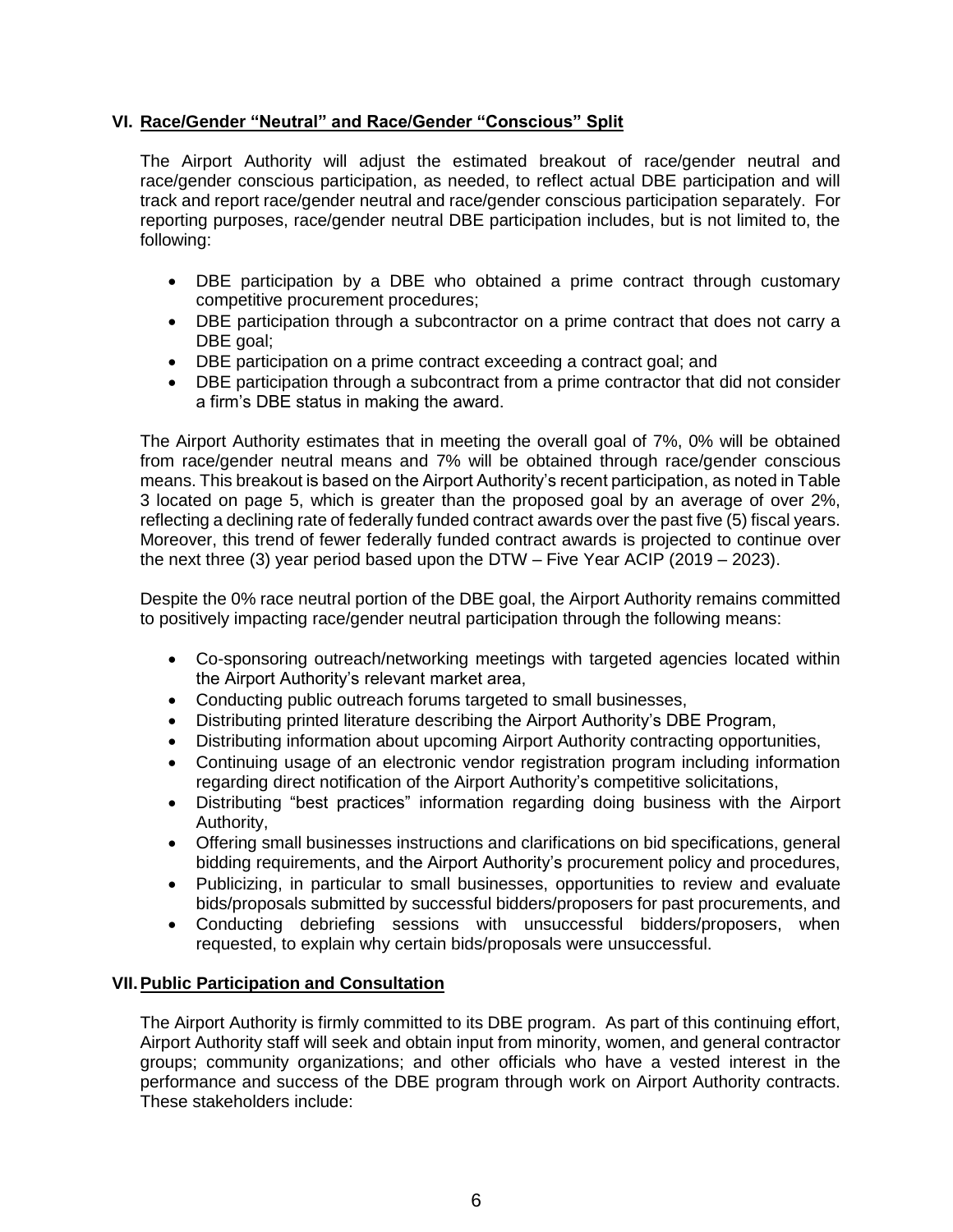- Victoria Inniss Edwards, Wayne County Human Relations Department Manager
- Dan Argentati, Director of the Michigan Fair Contracting Center
- Frank Adams, Michigan Department of Transportation Metro Field Services Manager
- Tonya Doyle-Bicy, Michigan Department of Transportation Metro Field Services Mgr.
- Sheila Udeozor, MSA, Detroit Department of Transportation, DER/DBE Manager

The Airport Authority will publish notices of its proposed DBE goal in both general and specialty circulation media in the relevant market area. These notices will provide for a 45 day advertisement period of the DBE goal and a 30-day period to review and to provide comment. If comments are received then a supplemental report will be provided to the FAA.

The Airport Authority remains interested in feedback from the minority, women, and general contractor business community. Feedback plays a significant role in the Airport Authority's adjustments to the procurement process as well as contract goal setting practices. Further, networking with other agencies provides additional insight into common DBE program challenges. The Airport Authority will continue to consult with and provide support to a variety of DBE resource agencies as it pursues its 3-year (FY 2020-2022) DBE goal.